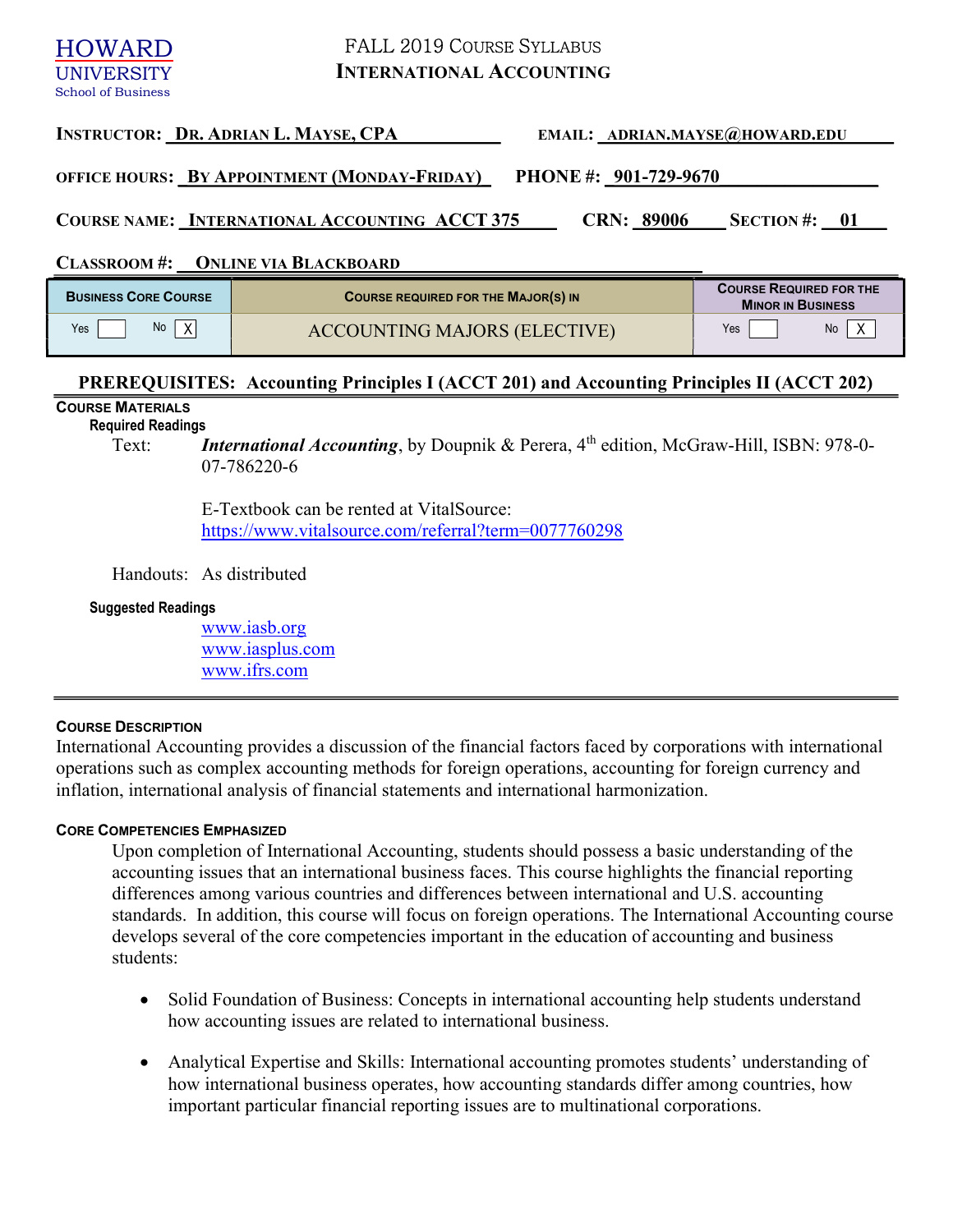- Knowledge and Understanding of the Dynamic Environment: Accounting for foreign currency, inflation accounting, business combinations, and consolidated financial statements, and segment reporting incorporate the concept that a multinational corporation operates in a dynamic environment.
- Written Communication: Accounting is a profession that deals with the processing of financial information and communicating that information to others. Accountants must possess excellent writing skills and are required to communicate through a variety of written documents (both formal and informal), so the ability to write clearly and effectively is a must. Students will demonstrate their writing ability through weekly discussions and case assignments.
- Entrepreneurship: Through case analysis, students are place in a setting to think as an entrepreneurship by understanding how international issues affect decision making.
- Computer Proficiency: Students are required to complete discussions, case assignments, and exam via Blackboard and using Microsoft Word and Excel.
- Ethics: Accounting stresses the value of "truthful" information, the obligation to communicate fairly, the need to be sensitive to employee motivation and the responsibility to safeguard economic assets. Ethics cases are discussed/presented throughout the course.

# COURSE LEARNING OBJECTIVES

After successful completion of the course, students should be able to:

- 1. Understand the accounting issues related to international business.
- 2. Know the differences between international and U.S. accounting standards.
- 3. Demonstrate an understanding of the accounting environment for other countries.
- 4. Understand the financial reporting issues faced by multinational corporations.

# COURSE LEARNING GOALS/TEACHING METHODOLOGY/INSTRUCTIONAL METHODS

Accounting is the language of business. The study of accounting has important practical value and substantial intellectual worth. This course provides students with both an opportunity to learn international accounting rules and, more importantly, to develop critical thinking capacities related to a multinational corporation. The best means to promote these objectives is to provide a classroom environment where the professor and students engage in a dialogue about assigned international accounting cases. The professor then requires students to arrive at a solution for each case.

# COURSE REQUIREMENTS, RESPONSIBILITIES, AND GUIDELINES

This online class will be rigorous given the subject nature. You are responsible for reading and responding to your email daily. Keep a close eye on communication posted on Blackboard and communication sent by your instructor via email. Make sure to check your email and Blackboard daily so you do not miss out on an important message. It is your responsibility to ensure that your email addresses are updated on Blackboard and Bisonweb. Students should actively participate in this online class to ensure their success. The course will have a variety of materials including course content, news, discussion threads, case assignments, and exams.

You are expected to participate in your online class regularly; however, your work does not end online. To achieve success, you must read your textbook, complete your assignments, do your research and study. You will not spend all your time online but will use your personal time to do cases as well. The readings will be from the course text and e-handouts. Students are expected to have completed all class assignments, including, but not limited to, assigned readings and case analyses prior to contributing to online discussions.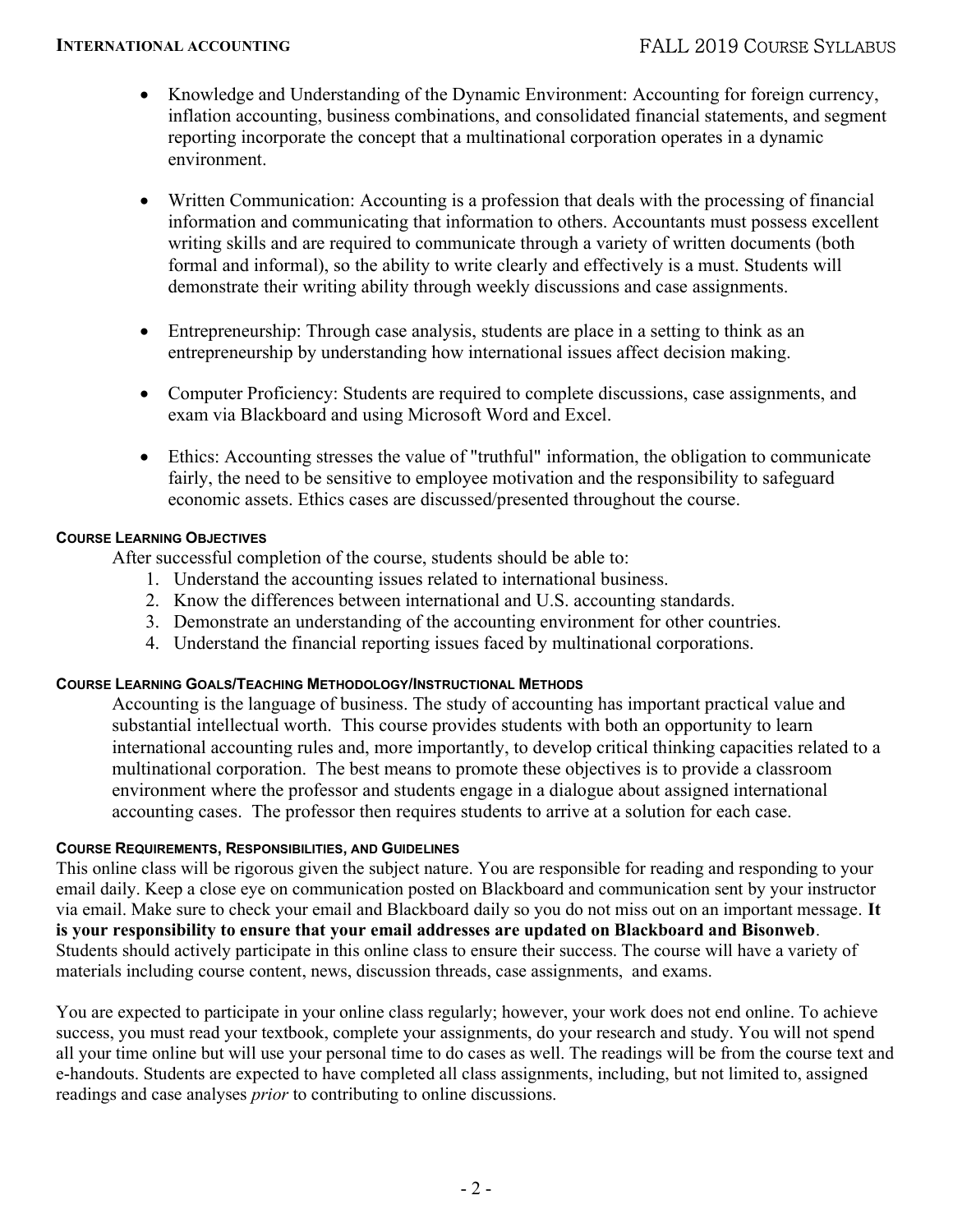All assignments must be prepared and submitted in a professional manner using a word processing and/or spreadsheet program, or other suitable PC applications as appropriate for the assignment. No credit will be awarded for assignments that fail to follow these standards. All assignments will be submitted via Blackboard by the specified deadline. Assignments must be submitted as instructed by the instructor. Late submissions will not be accepted for credit. Students are responsible for all areas covered by the assigned reading, regardless of topics selected for coverage through discussion threads. Examinations may draw upon any and all areas covered by discussions, assigned readings, and supplemental materials. T\_h\_i\_s course does not allow for "re-dos," extra

 $\frac{1}{\sqrt{2}}$   $\frac{1}{\sqrt{2}}$   $\frac{1}{\sqrt{2}}$   $\frac{1}{\sqrt{2}}$   $\frac{1}{\sqrt{2}}$   $\frac{1}{\sqrt{2}}$   $\frac{1}{\sqrt{2}}$   $\frac{1}{\sqrt{2}}$   $\frac{1}{\sqrt{2}}$   $\frac{1}{\sqrt{2}}$   $\frac{1}{\sqrt{2}}$   $\frac{1}{\sqrt{2}}$   $\frac{1}{\sqrt{2}}$   $\frac{1}{\sqrt{2}}$   $\frac{1}{\sqrt{2}}$   $\frac{1}{\sqrt{2}}$   $\frac{1}{\sqrt{2}}$ 

Students are encouraged to do the following:

- $\triangleright$  Review the PowerPoint Slides for each chapter.
- $\triangleright$  Read each chapter.
- $\triangleright$  Participate in the weekly discussions (See Blackboard and syllabus for discussion requirements).
- $\triangleright$  Complete the case assignment for each chapter.
- $\triangleright$  Lastly, student should adhere to all discussion, case assignment and exam deadlines which are posted in Blackboard and on the syllabus.

#### OFFICE HOURS

 The professor will be available to meet during office hours to discuss any academic issues that may arise regarding the subject matter of the course. Please note, office hours are by appointment only.

#### WRITING MATTERS

Writing is an essential tool for thinking and communicating in virtually every discipline and profession. Therefore, in this course I expect you to produce writing that is not only thoughtful and accurate, but also organized, clear, grammatical, and consistent with the conventions of the field. If your writing does not meet these standards, I may deduct points or ask you to revise. For assistance with your writing, go to the student section of the Writing across the Curriculum (WAC) website, http://www.cetla.howard.edu/wac/students.aspx.

### STUDENTS WITH DISABILITIES

Howard University is committed to providing access and reasonable accommodations to persons with documented disabilities in accordance with the Americans with Disabilities Act (ADA) of 1990, Section 504 of the Rehabilitation Act of 1973, and in accordance with other pertinent federal, state, and local disability and anti-discrimination laws. Students must self-identify in writing with the Office of the Dean of Student Services before any accommodations can be made. The Office will then provide a document to the student regarding his/her disability status. The student, in turn, will present this document to the faculty member, who will provide those reasonable accommodations as deemed necessary by the Office of Student Services. For additional details see:

https://www.howard.edu/specialstudentservices/DisabledStudents.htm

#### SOCIAL MEDIA POLICY

HTTPS://WWW.HOWARD.EDU/SECRETARY/POLICY/DOCUMENTS/SERIES700SOCIALMEDIAPOLICY.PDF

#### GRADING POLICY

Evaluation will be based **ENTIRELY** upon performance on weekly discussions, case assignments, and exams.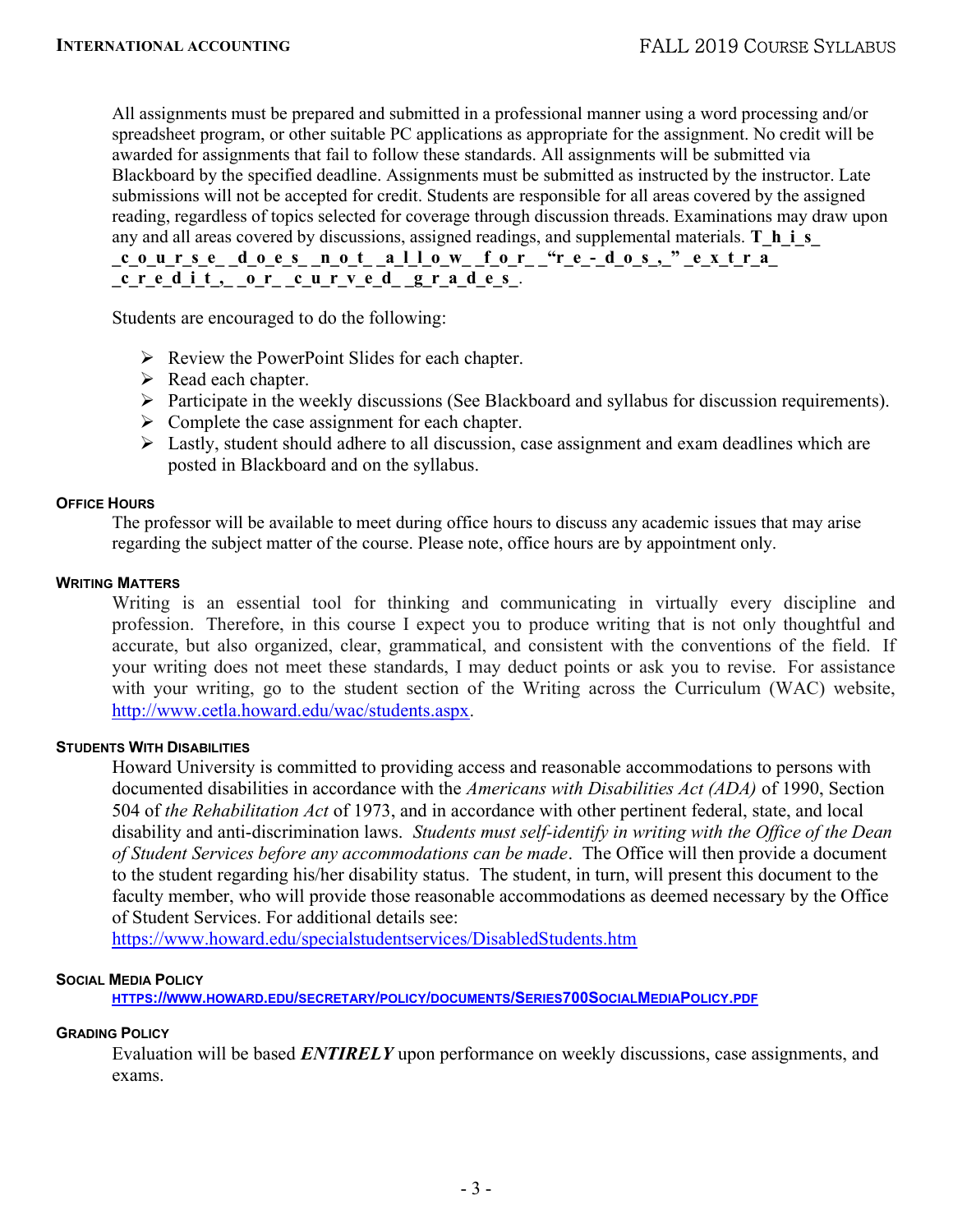| <b>Total</b>              | 450 points |
|---------------------------|------------|
| Exam 3 (Chapters 7-10)    | 100 points |
| Exam 2 (Chapters 4-6)     | 100 points |
| Exam 1 (Chapters 1-3)     | 100 points |
| Case Assignments          | 100 points |
| <b>Weekly Discussions</b> | 50 points  |
|                           | Points     |

The number of points earned will be converted to an equivalent final letter grade for the course in accordance with the following scale:

| Points          | Grade |
|-----------------|-------|
| $405 - 450$ pts | А     |
| $360 - 404$ pts | B     |
| $315 - 359$ pts | C     |
| $270 - 314$ pts | D     |
| $0 - 269$ pts   | н     |

## EXAMINATION FORMAT

The course will consist of three (3) exams to be taken online via Blackboard. Each exam will be 90 minute examinations. The format of the exams will be multiple choice (100%, approximately 50 questions worth 2 points each). Each exam will be worth 100 points. Please see course schedule or Blackboard for exam dates. NONE OF THE EXAMS WILL BE DROPPED.

## MAKE-UP EXAMINATION POLICY

Make-up examinations are allowed only in the case of emergency and for the following reasons:

- Medical (i.e., pre-scheduled medical or dental appointments do not count). A note from a medical doctor excusing you must accompany any request for a make-up examination.
- Death in the immediate family. A copy of the death notice or newspaper obituary is required.
- University sanctioned events. A signed letter from the appropriate University official on University stationery is required.
- Court appearances. A copy of the court document is required.

Please note documentation submitted will be verified.

Students will be allowed to take only ONE make-up examination during the semester. Students must present satisfactory written documentation of the reason for requesting a make-up examination to their professor. Professors will provide a list of students that have been approved to take the make-up exam to the course coordinator. If the student misses the make-up exam for a reason not acceptable to his/her professor, then the student will receive a zero for the exam. STUDENTS WILL NOT BE ALLOWED TO TAKE THE MAKE-UP EXAM WITHOUT THE ABOVE INDICATED WRITTEN DOCUMENTATION.

Make-up examinations VARY DRASTICALLY FROM REGULAR EXAMINATIONS and may include more problems and no multiple choice questions.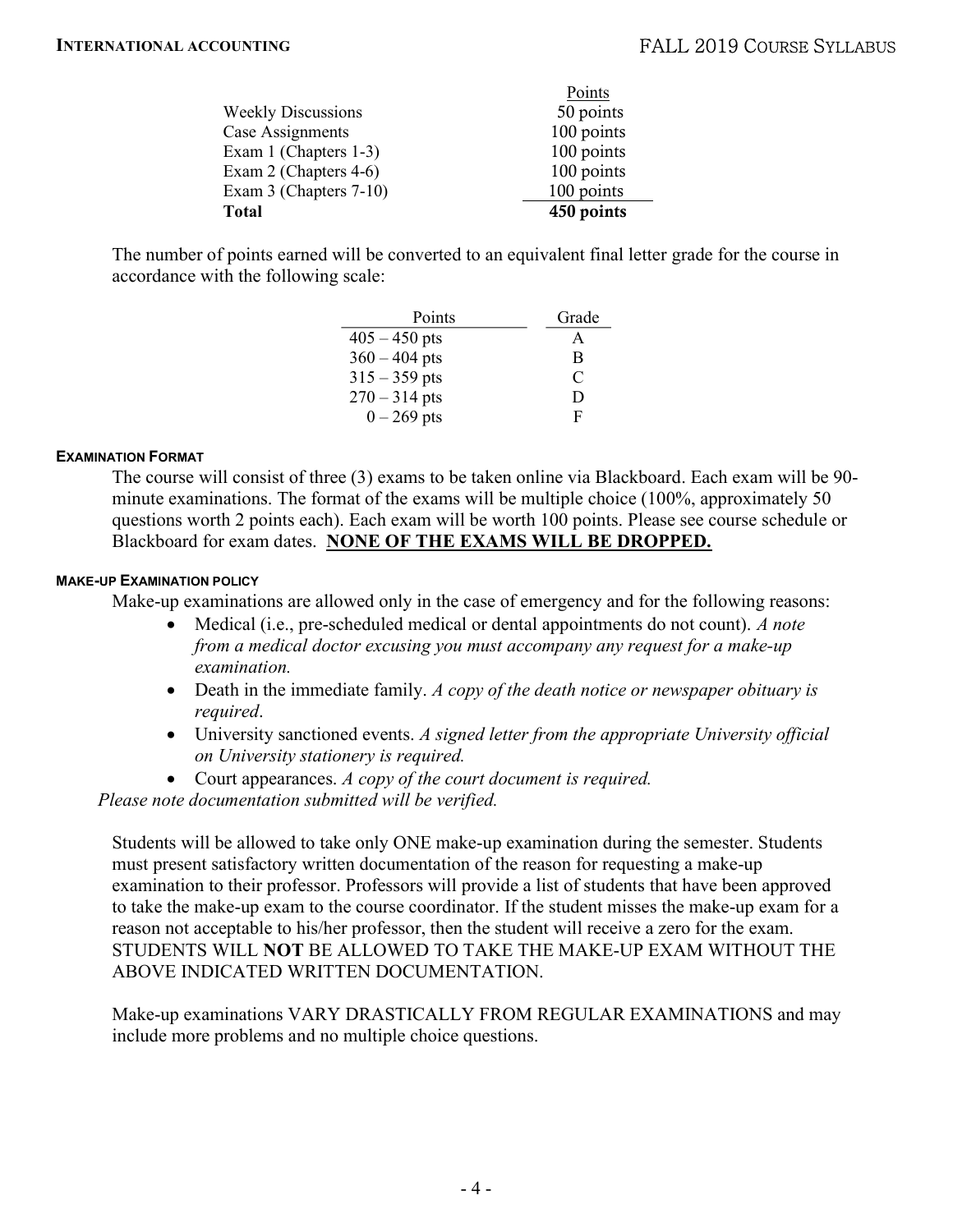## WEEKLY DISCUSSIONS

There will be one required, graded discussion topic each week. A question, problem, or issue related to the week's topic will be posted on your Blackboard. Your first post may require analysis, research or critical thinking. In addition, you must respond to at least two classmates by Sunday. Your response should provide added value. I expect more than "I agree," or "Good job"; provide a response that indicates you read the student's post and can offer a substantial comment. I do ask that each week you respond to different students, and that you respond to a student that doesn't have a response yet. Refer to the grading rubric in the course for guidance in how the discussion postings will be assessed.

### CASE ASSIGNMENTS

There are 10 case assignments (one for each chapter). Each case assignments should be submitted via Blackboard. Your written report for each case should address the issue presented. In addition, the written report should be well-written, organized and professional. Please see case study report rubric in Blackboard. Each case assignment is worth 10 points (total grade for case assignments is worth 100 points).

## CORRECTION OF GRADING ERRORS

All requests regarding the correction of course records, e.g., exams, quizzes, projects, attendance, must be submitted in writing within one (1) week after materials were returned or reviewed in class and/or after grades have been posted on Blackboard. After that time, all grades and records become final. Please note that any and all changes are at the sole discretion of the instructor.

#### FINAL GRADE

Your (final) grade is not subject to negotiation. If you feel I have made an error, submit your written argument to me within one week of receiving your (final) grade. Clarify the precise error that I made and provide supporting documentation. If I have made an error, I will gladly correct it. However, I will adjust grades only if I have made an error. I will not adjust grades because of resulting consequences, such as hurt pride, lost scholarships, lost tuition reimbursements, or lost job opportunities. Do not attempt to influence me to assign a grade to you that you did not earn.

### POLICIES AND PROCEDURES REGARDING ASSESSMENTS OF STUDENT LEARNING

Unless otherwise stated by the professor, all assessments of students, including, but not limited to, examinations, tests, quizzes, and all other in-class or take-home assignments are "closed book" and, therefore, to be taken without the aid of any other person or material.

Each student must place **all** items and materials, except those designated by the professor or proctor, at the front, back, or side of the classroom before the start of each in-class assessment activity. Any and all devices that can transmit, receive, record, retrieve, or play back information (such as palm pilots, cell phones, two-way pagers, etc.) are prohibited. Any student in possession of any such device for any reason will (1) not be allowed to continue the assessment activity, (2) will not receive credit for any portion of the assessment activity, and (3) will be subject to review by the appropriate School's Judiciary Committee for academic misconduct.

#### ACADEMIC INTEGRITY

In every aspect of this course, each student is required to maintain the standards of integrity set forth in the "Academic Code of Student Conduct" (see the Howard University Student Handbook https://www.howard.edu/students/hbook/H-Book.pdf). Students accused of an infraction will respond to charges in a hearing before the appropriate School's Judiciary Committee. The School of Business has a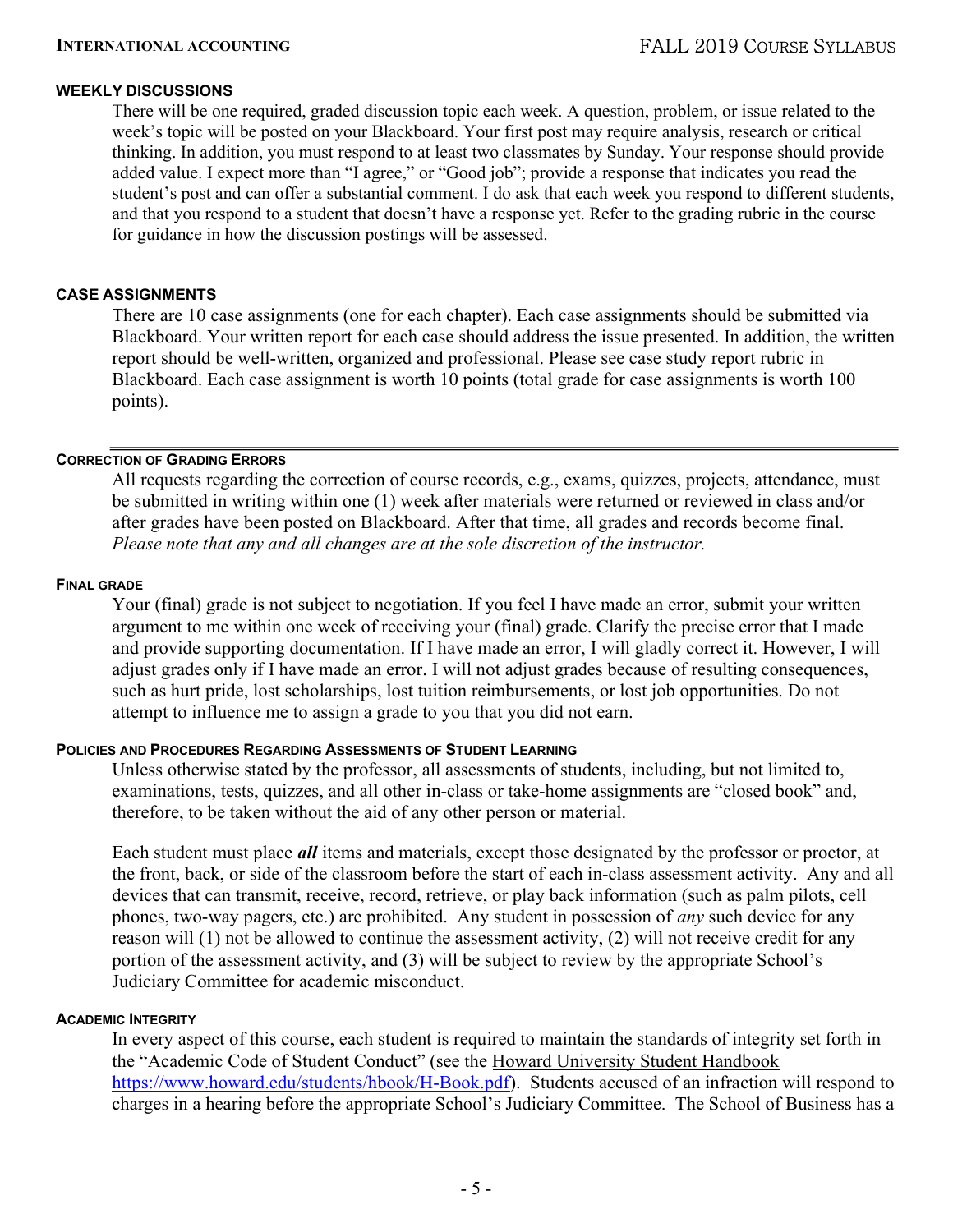zero-tolerance policy on student academic misconduct. After review by the Judiciary Committee, students found guilty of academic misconduct are subject to suspension from the University.

### THE GRIEVANCE PROCESS

Students should refer to the Student Academic Grievance Procedures for the informal and formal processes pertaining to student academic grievances.

## STATEMENT ON INTERPERSONAL VIOLENCE

Howard University takes sexual assault, dating violence, domestic violence, stalking and sexual harassment seriously. If a student reveals that he or she needs assistance with any of these issues, all Responsible Employees, which includes faculty, are required to share this information with the University Title IX Office (202 806-2550) or a student can be referred for confidential services to the Interpersonal Violence Prevention Program (IVPP) (202 238-2382) or University Counseling Services (202 806-6870). For more information about these services, please go to www.CampusSafetyFirst.Howard.Edu"

## LAST DAY TO WITHDRAW

The last day to withdraw from this class is Friday, November 8, 2019.

#### INCOMPLETE GRADES

Although the student has the sole responsibility for making a formal written request to the instructor for an incomplete grade, the decision to assign an incomplete grade rests solely with the instructor. As a general rule, incomplete grades will not be assigned except in unusual circumstances and only to students who have attended and completed most of the course up to the last day to withdraw from classes but who, as a result of circumstances beyond their control (e.g., illness or family emergency), are unable to complete the remainder of the course. The student must have a passing grade in the course and/or have the possibility of passing the course on the completion of the remaining coursework. PLEASE NOTE THAT THIS IS NOT AN OPPORTUNITY TO RE-TAKE COURSEWORK COMPLETED TO DATE. If the student has failed to complete the major portion of the course by the drop date, he/she is advised to withdraw from the course. If the instructor agrees to comply with the student's request, he/she must establish specific "make-up" conditions which must be recorded on the Incomplete Grade Processing Form (IGPF). Any grade of "incomplete" must be completed by the following semester in accordance with University policy. Note that only the portion of the course that was missed by the student is eligible to be completed. That is, incomplete grades are not given in order for a student to retake or re-do portions of the course that had already been completed in order to improve his/her grade.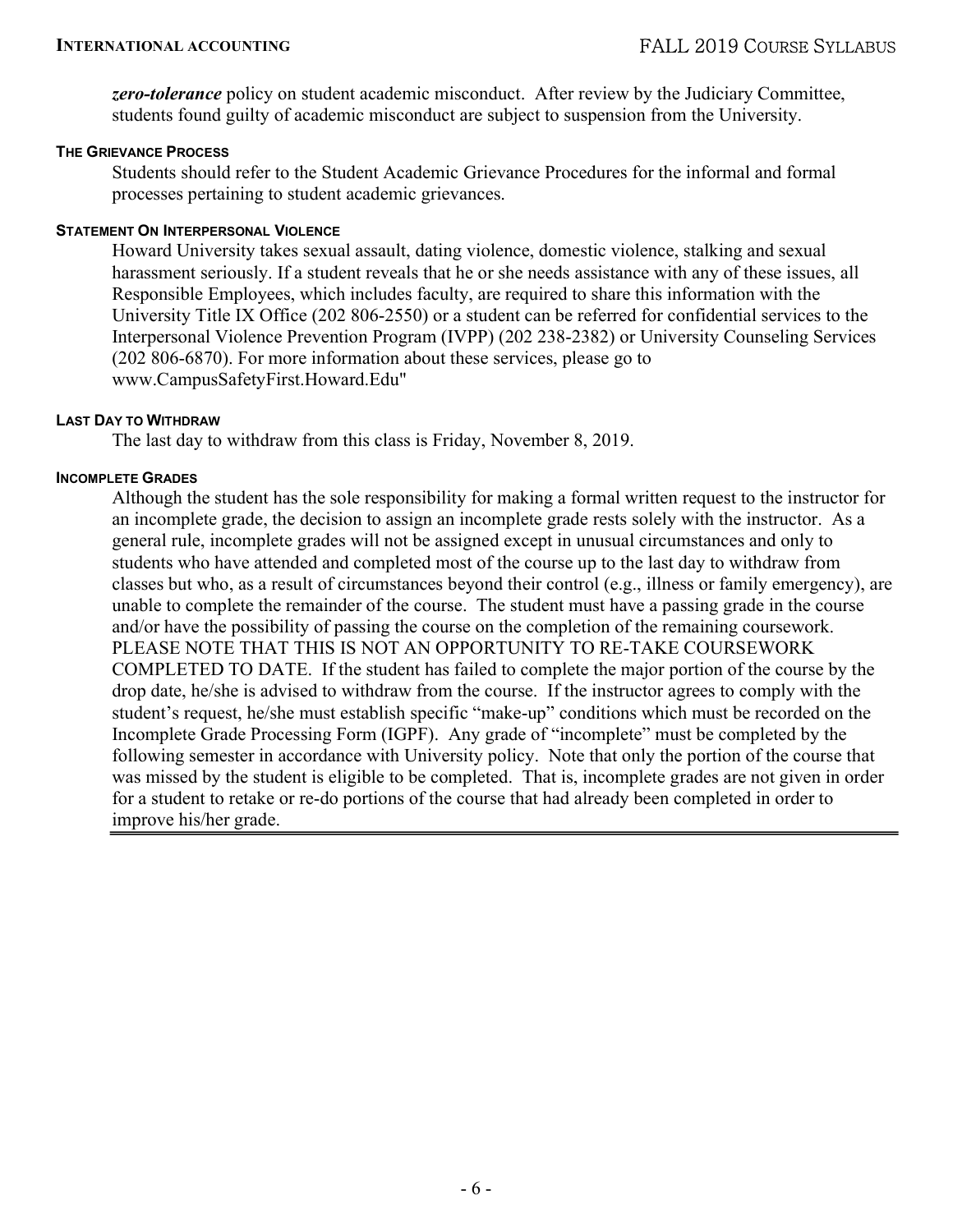# COURSE OUTLINE

# FALL 2019 Schedule of Readings, Assignments and Examinations. This schedule is subject to change. Changes, if any, will be posted on Blackboard or by email.

| Week of          | <b>Chapter/Activity</b>                                  | <b>Due Date</b> |
|------------------|----------------------------------------------------------|-----------------|
|                  | 1 -Introduction to International Accounting              |                 |
| <b>August 19</b> | <b>Weekly Discussion</b>                                 |                 |
|                  | <b>Chapter 1: Case 1-1</b>                               | 08/26/2019      |
| <b>August 26</b> | 2 – Worldwide Accounting Diversity                       |                 |
|                  | <b>Weekly Discussion</b>                                 |                 |
|                  |                                                          |                 |
|                  | Monday, September 2, 2018 - No Class                     |                 |
|                  | <b>Labor Day</b>                                         |                 |
| September 2      | <b>Chapter 2: Case 2-1</b>                               | 09/03/2019      |
|                  | 3 – International Convergence of Financial Reporting     |                 |
|                  | <b>Weekly Discussion</b>                                 |                 |
|                  |                                                          |                 |
|                  | <b>Chapter 3: Case 3-1</b>                               | 09/09/2019      |
| September 9      | Exam 1 (Chapters 1-3)                                    | 09/13/2019      |
|                  | 4 - International Financial Reporting Standards: Part I  |                 |
|                  | <b>Weekly Discussion</b>                                 |                 |
| September 16     |                                                          |                 |
|                  | <b>Opening Convocation at 11AM- September 20th</b>       |                 |
|                  | <b>Classes Suspended from 10AM to 1PM</b>                |                 |
|                  | <b>Chapter 4: Case 4-1</b>                               | 09/23/2019      |
| September 23     | 5 - International Financial Reporting Standards: Part II |                 |
|                  | <b>Weekly Discussion</b>                                 |                 |
|                  |                                                          |                 |
|                  | <b>Chapter 5: Case 5-1</b>                               | 09/30/2019      |
|                  |                                                          |                 |
| September 30     | $6$ – Comparative Accounting                             |                 |
|                  | <b>Weekly Discussion</b>                                 |                 |
|                  | <b>Chapter 6: Case 6-1</b>                               | 10/07/2019      |
| October 7        |                                                          |                 |
|                  | Exam 2 (Chapters 4-6)                                    | 10/11/2019      |
|                  | 7 - Foreign Currency Transaction and Hedging Foreign     |                 |
| October 14       | <b>Exchange Risk</b>                                     |                 |
|                  | <b>Weekly Discussion</b>                                 |                 |
|                  |                                                          |                 |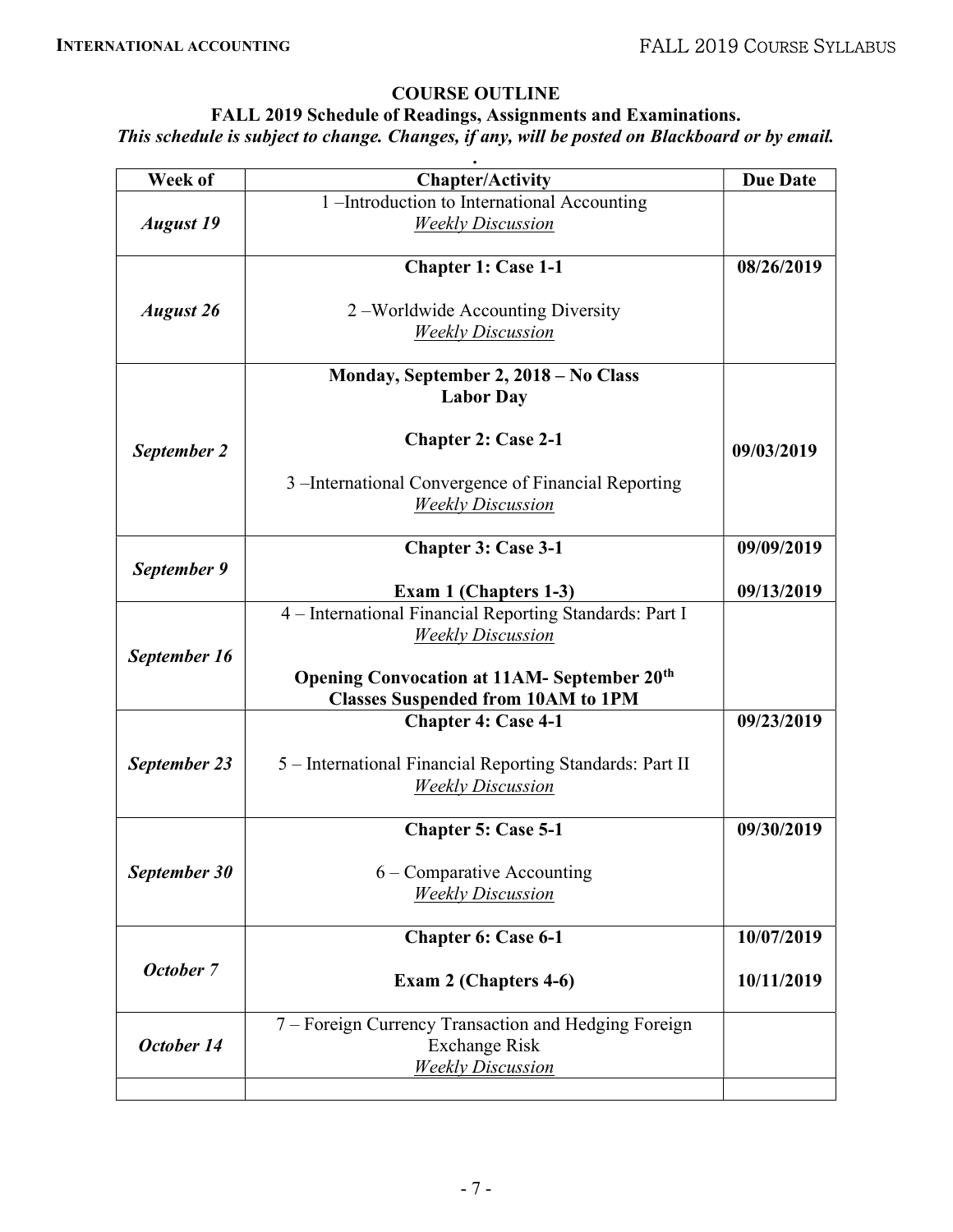| Week of     | <b>Chapter/Activity</b>                                                                                                                                                          | <b>Due Date</b> |
|-------------|----------------------------------------------------------------------------------------------------------------------------------------------------------------------------------|-----------------|
| October 21  | <b>Chapter 7: Case 7-2</b>                                                                                                                                                       | 10/21/2019      |
|             | 8 – Translation of Foreign Currency Financial Statements<br><b>Weekly Discussion</b>                                                                                             |                 |
|             | <b>Chapter 8: Case 8-1</b>                                                                                                                                                       | 10/28/2019      |
| October 28  | 9 – Additional Financial Reporting Issues<br><b>Weekly Discussion</b>                                                                                                            |                 |
| November 4  | <b>Chapter 9: Case (Problem #10)</b>                                                                                                                                             | 11/4/2019       |
|             | Monday, November 11, 2019 - No Class<br><b>Veterans Day Observed</b>                                                                                                             |                 |
| November 11 |                                                                                                                                                                                  |                 |
|             | 10 – Analysis of Foreign Financial Statements<br><b>Weekly Discussion</b>                                                                                                        |                 |
| November 18 | Chapter 10: Case 10-1                                                                                                                                                            | 11/18/2019      |
| November 25 | Exam 3 (Chapters 7-10)<br>Wednesday, November 27, 2019 - Class Suspended at<br><b>Noon</b><br>Thursday and Friday, November 28-29, 2019 – No Class<br><b>Thanksgiving Recess</b> | 11/26/2019      |

"This syllabus is subject to change with written notification."